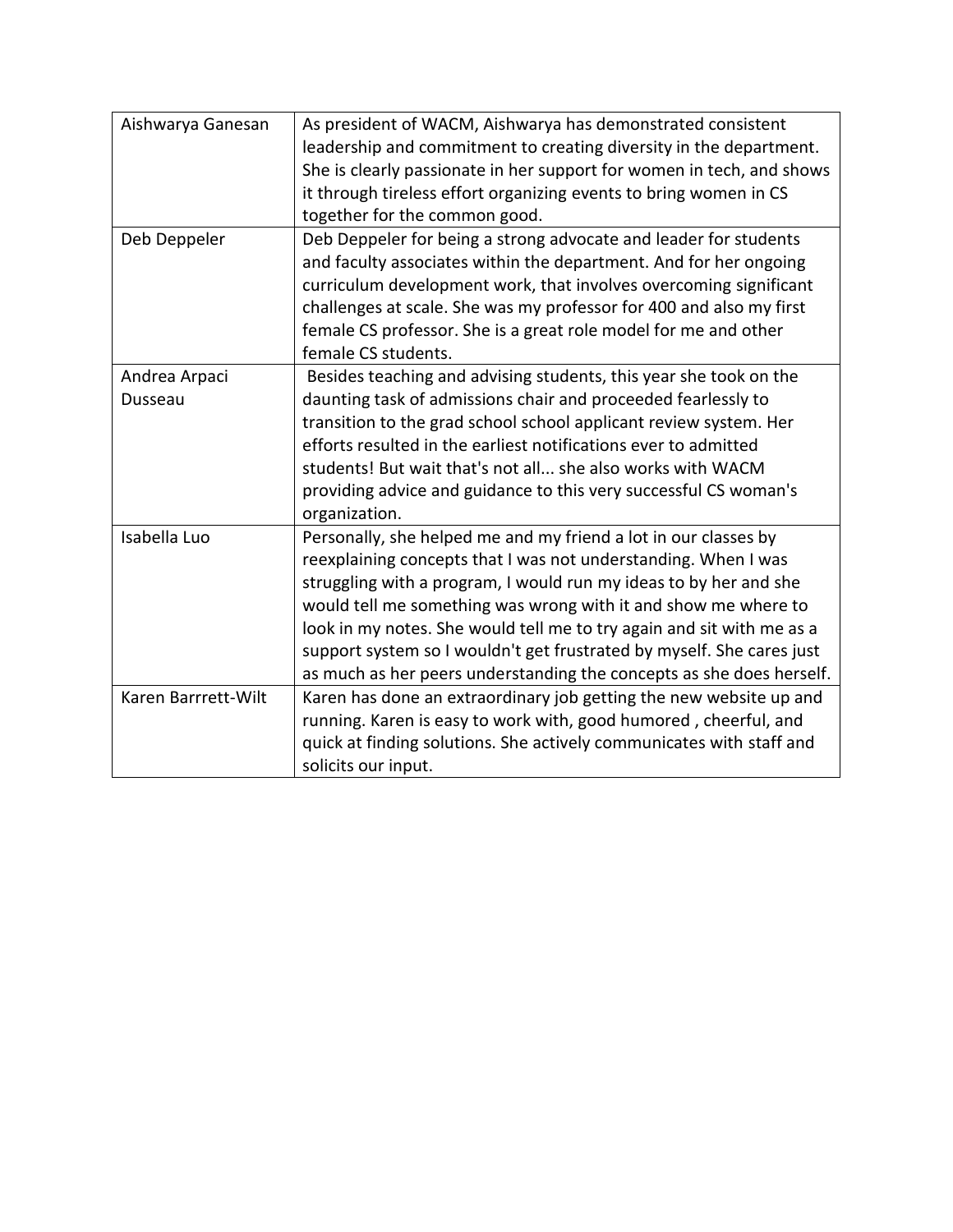| Andrew Kuemmel     | He hit the ground running and has been many things to many<br>students. Teaching, leading the CSLC, hosting an event to keep<br>connected with High School educators over the break. His optimism<br>and enthusiasm for teaching students is fantastic.                                                                                                                                                                                                                                                                                                                         |
|--------------------|---------------------------------------------------------------------------------------------------------------------------------------------------------------------------------------------------------------------------------------------------------------------------------------------------------------------------------------------------------------------------------------------------------------------------------------------------------------------------------------------------------------------------------------------------------------------------------|
| Kyle Wang          | He took over a new club, Coding for Good, and did an amazing job<br>organizing the events for the semester. He is thoughtful, considerate,<br>and driven to do the best he can for the club and its overall purpose<br>to serve those in the community who are deserving of the club's<br>help.                                                                                                                                                                                                                                                                                 |
| Lance Potter       | Lance makes everything in the department easier. He is<br>straightforward and diplomatic, assumes best intentions, and is<br>always willing to say "I don't know" and help try to find an answer or<br>at least take the time to talk through the issue. He's largely<br>responsible for a peaceful and relaxed feeling on the 5th floor, which<br>enables us to get our work done efficiently without the stress of<br>feeling either micromanaged or unsupported.                                                                                                             |
| Mollie Stolbov     | In her relatively short time with the department, Mollie has gone<br>above and beyond in her role on the undergraduate advising team.<br>She has successfully planned well-organized and fun graduation<br>receptions, internship panels, and Pizza with a Professor events. She<br>has also helped streamline the processing of CPT applications and<br>presents Major Information Sessions for CS-interested students on<br>campus. Mollie's hard-working attitude and warm personality make<br>her an excellent co-worker and we are lucky to have her in the<br>department! |
| Pratyush Mahapatra | Pratyush chaired the SACM Welcome Weekend Committee this<br>spring. He and his team did such an outstanding job of notifying the<br>prospectives and communicating with them that we had a record 76<br>attendees. Everything went smoothly during Welcome Weekend<br>thanks in part to the skills of the committee. Pratyush is leaving the<br>department this spring but the work he and his committee did will<br>outlast his presence here.                                                                                                                                 |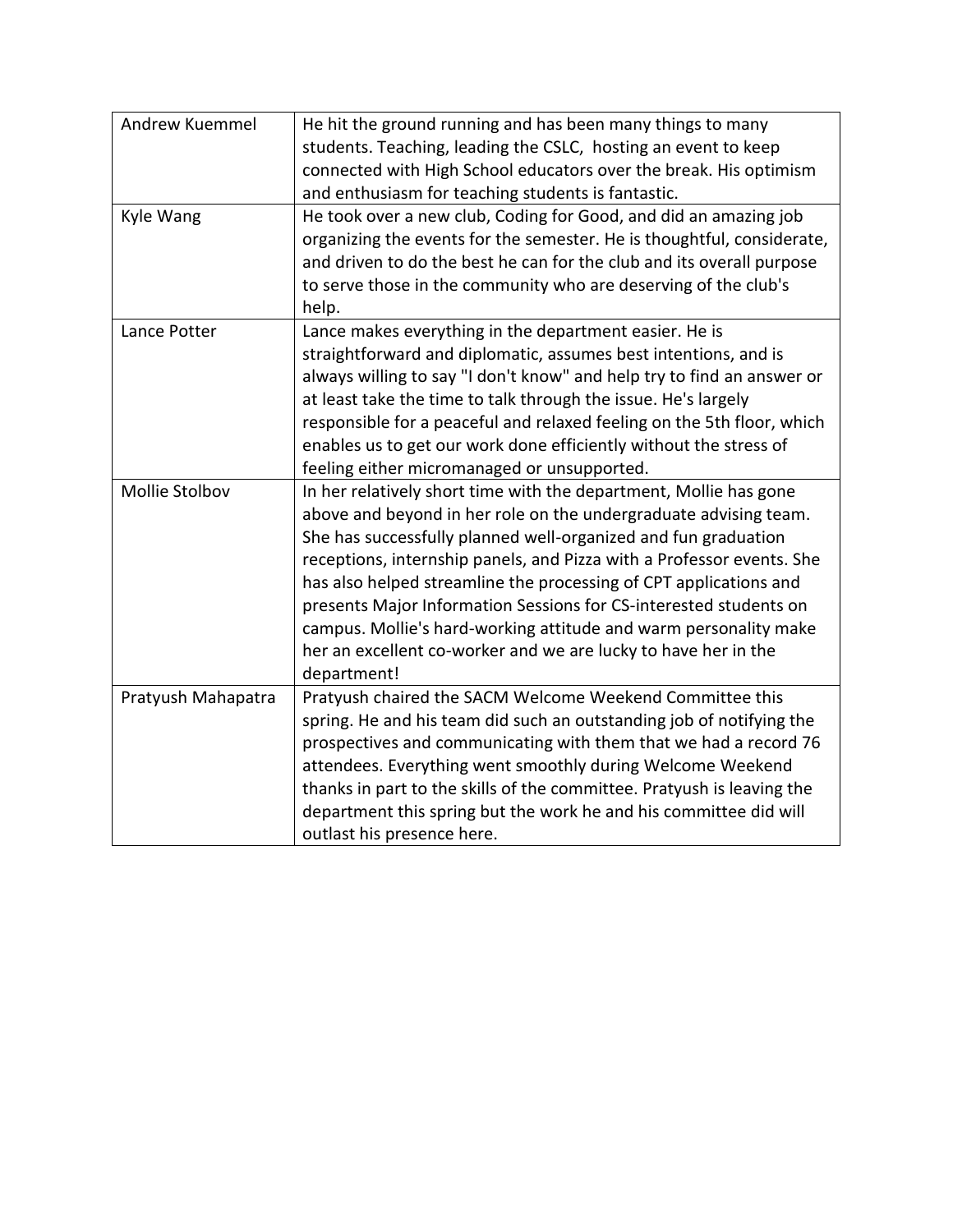| <b>Trish Rentner</b> | Trish wears many hats and manages her duties well. This year she<br>deserves a special thank you for organizing a record number of<br>faculty candidate visits and department events, while carrying out<br>her day to day duties in the front office. She is always professional<br>and helpful no matter how many duties she is juggling. She braves<br>the great outdoors in heat and extreme cold to pick up deliveries<br>from caterers. |
|----------------------|-----------------------------------------------------------------------------------------------------------------------------------------------------------------------------------------------------------------------------------------------------------------------------------------------------------------------------------------------------------------------------------------------------------------------------------------------|
| Shawn Zhong          | I've never met him but he's in my operating systems class. He<br>answers piazza questions all the time and imo he's more useful than<br>most of the instructors, and he's put together tutorials on his website<br>related to the class. Plus he's doing all this on his own time for free.<br>He's like an unofficial TA.                                                                                                                    |
| <b>Stacey Sykes</b>  | Stacey works hard and effectively in the role of coordinator for<br>professional programs. She keeps things well organized, and<br>manages the two committee members very well, bugging them<br>about issues with just the right frequency and holding us to<br>deadlines. Our professional programs would be much poorer without<br>Stacey's involvement.                                                                                    |
| Ziyi Zhang           | Ziyi Zhang for running the preparations for the ICPC (aka ACM<br>programming competition) He was very dedicated and needed little<br>oversight. He is only a sophomore, competed last year, and forewent<br>competing this year so as to gain experience coaching. He plans to<br>compete again next year.                                                                                                                                    |
| Angela Thorp         | She is extremely helpful in guiding students meet the academic<br>requirements. She is such a kind, warm and amazing person. She is<br>always willing to spend time to provide advice when needed.                                                                                                                                                                                                                                            |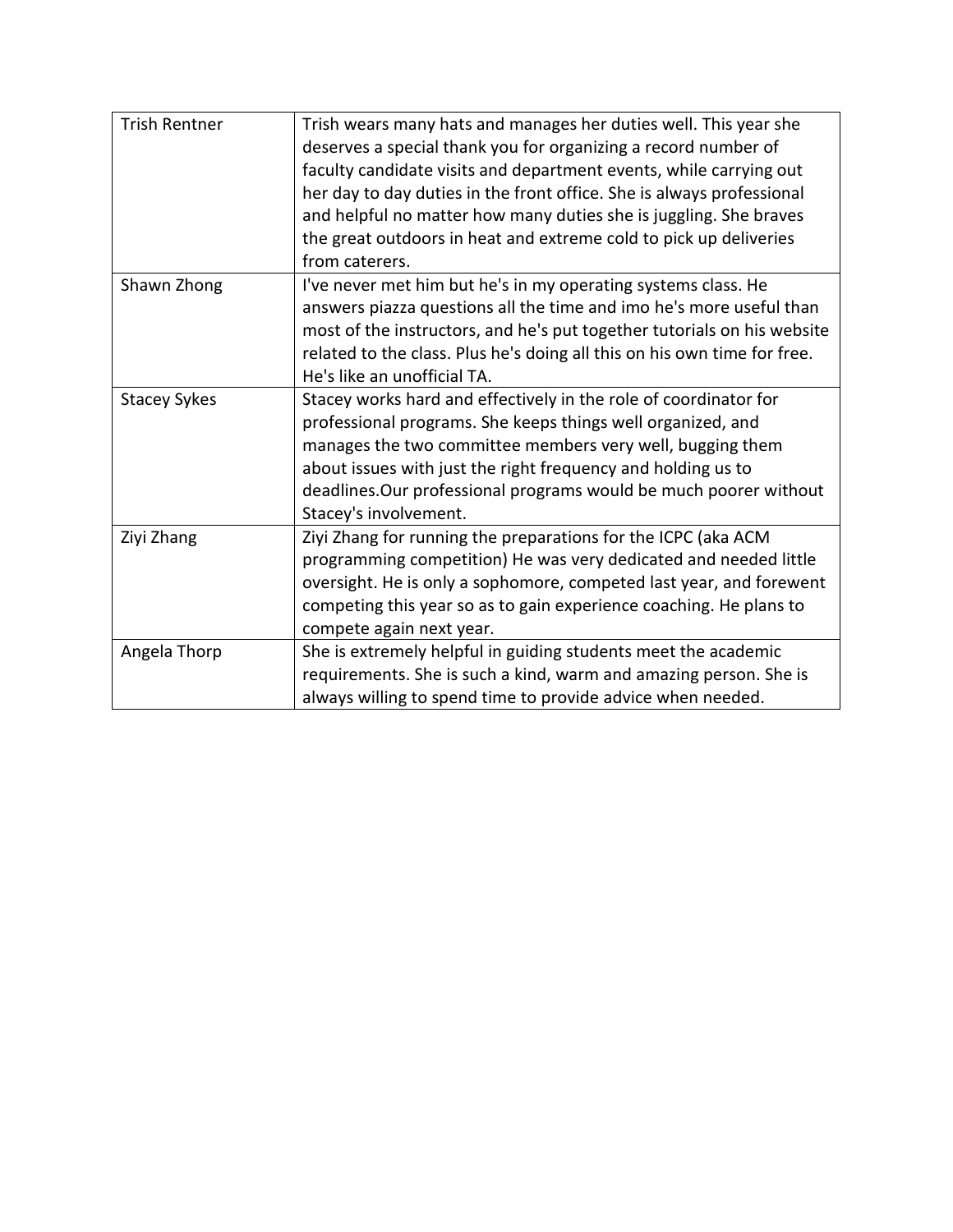| <b>David Merrell</b>         | David believes in service and it shows. Last year he served as SACM     |
|------------------------------|-------------------------------------------------------------------------|
|                              | welcome weekend chair and this year he is SACM president. This year     |
|                              | SACM has really created a team to provide more SACM sponsored           |
|                              | programs including the first ever research symposium.                   |
| <b>Bart Miller and Elisa</b> | Both instructors have done a wonderful job teaching this brand new      |
| Heymann                      | class. They have instilled the importance of secure design principles   |
|                              | in a huge number of future developers. They also keep the course        |
|                              | entertaining with its structure, including in the news discussions and  |
|                              | engaging, varied assignments.                                           |
| Michael White and            | Mike is my peer mentor and he helps many of the students in CS 354      |
| Jeremy McMahan               | understand the material better. He communicates complex ideas in        |
|                              | our studies with utmost clarity.                                        |
|                              | Jeremy is my TA for CS 577 which is one of the most difficult classes I |
|                              | have ever taken in my academic career. His guidance, patience, and      |
|                              | again, clarity with explaining concepts is unrivaled by any TA I've had |
|                              | before.                                                                 |
| Mark Mansi and Alexi         | Thank you, Mark, for your consistent efforts in organizing board        |
| <b>Brooks</b>                | games after TGIFs. Board game nights have been a rich source of         |
|                              | friendships and fun. Thank you, Alexi, for supplying countless board    |
|                              | games for all of us to enjoy together, and for your patience in         |
|                              | explaining the rules of each game to a newbie like me.                  |
| Hillary Heffley, Leidy       | This year CS travel had even more work than usual. There were a         |
| Foronda Gutierrez,           | record number of faculty candidate visits and prospective student       |
| Amit Harbaran                | visits. Without the travel team none of this could have happened.       |
|                              | They stepped up to make last minute hotel reservations for              |
|                              | prospective visiting students,. They stepped up to find hotels for      |
|                              | Welcome Weekend visitors when we got 2x the number of attendees         |
|                              | we had the previous year. They are a great team and work efficiently    |
|                              | and effectively to meet everyone's travel needs                         |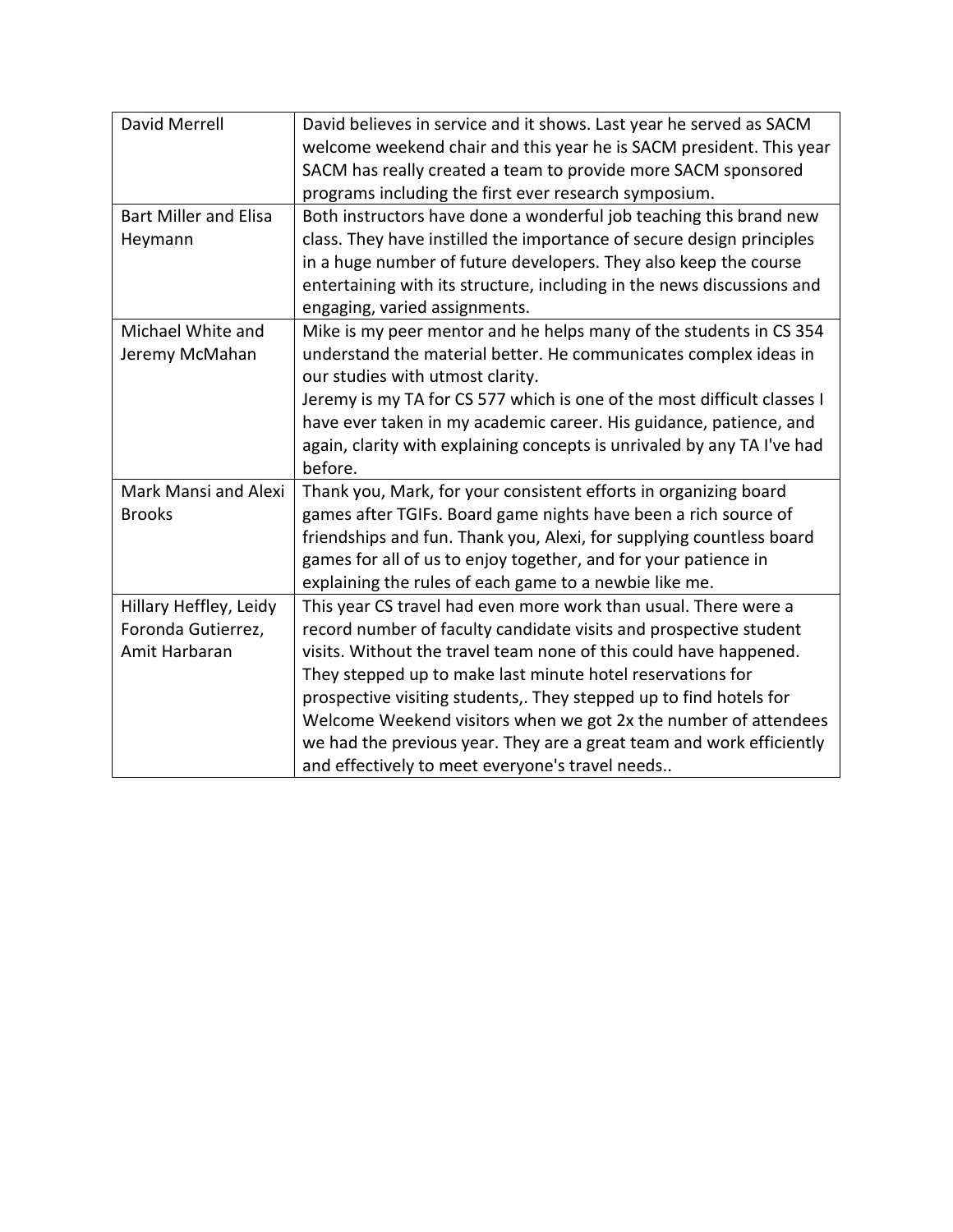| Calvin Smith, Yash                                                            | The SACM Food Team (Calvin, Yash, and Luke) are possibly the most                                                                                                                                                                                                                                                                                                                                                                                                                                                                                                                                                                                                                                                               |
|-------------------------------------------------------------------------------|---------------------------------------------------------------------------------------------------------------------------------------------------------------------------------------------------------------------------------------------------------------------------------------------------------------------------------------------------------------------------------------------------------------------------------------------------------------------------------------------------------------------------------------------------------------------------------------------------------------------------------------------------------------------------------------------------------------------------------|
| Trivedi, Luke                                                                 | invisible but most over-subscribed team in all of SACM. Despite this                                                                                                                                                                                                                                                                                                                                                                                                                                                                                                                                                                                                                                                            |
| Swanson                                                                       | they have always been extremely reliable and prompt, far exceeding                                                                                                                                                                                                                                                                                                                                                                                                                                                                                                                                                                                                                                                              |
| (collectively: the                                                            | any reasonable expectation from a collection of already-busy                                                                                                                                                                                                                                                                                                                                                                                                                                                                                                                                                                                                                                                                    |
| SACM Food Team)                                                               | graduate students                                                                                                                                                                                                                                                                                                                                                                                                                                                                                                                                                                                                                                                                                                               |
| Mikayla Buford, Lynn                                                          | Maya Subramanian: As one of the activities co-chairs, Maya helped                                                                                                                                                                                                                                                                                                                                                                                                                                                                                                                                                                                                                                                               |
| Liu, Arushi Saran,                                                            | WACM in planning and organizing a number of activities.                                                                                                                                                                                                                                                                                                                                                                                                                                                                                                                                                                                                                                                                         |
| Maya Subramanian                                                              |                                                                                                                                                                                                                                                                                                                                                                                                                                                                                                                                                                                                                                                                                                                                 |
|                                                                               | Mikayla Buford: Mikayla taught Basic Linux to around 120-150                                                                                                                                                                                                                                                                                                                                                                                                                                                                                                                                                                                                                                                                    |
|                                                                               | students at the beginning of the Fall semester and around 30                                                                                                                                                                                                                                                                                                                                                                                                                                                                                                                                                                                                                                                                    |
|                                                                               | students at the beginning of the Spring semester.                                                                                                                                                                                                                                                                                                                                                                                                                                                                                                                                                                                                                                                                               |
|                                                                               |                                                                                                                                                                                                                                                                                                                                                                                                                                                                                                                                                                                                                                                                                                                                 |
|                                                                               | Lynn Liu: Lynn has volunteered in many of WACM's activities - basic                                                                                                                                                                                                                                                                                                                                                                                                                                                                                                                                                                                                                                                             |
|                                                                               | Linux workshops, technical interview sprint, and Wisconsin science                                                                                                                                                                                                                                                                                                                                                                                                                                                                                                                                                                                                                                                              |
|                                                                               | festival.                                                                                                                                                                                                                                                                                                                                                                                                                                                                                                                                                                                                                                                                                                                       |
|                                                                               |                                                                                                                                                                                                                                                                                                                                                                                                                                                                                                                                                                                                                                                                                                                                 |
|                                                                               | Arushi Saran: As WACM's mentoring co-chair, Arushi managed the                                                                                                                                                                                                                                                                                                                                                                                                                                                                                                                                                                                                                                                                  |
|                                                                               | mentoring program overseeing the mentor-mentee matching,                                                                                                                                                                                                                                                                                                                                                                                                                                                                                                                                                                                                                                                                        |
|                                                                               | organizing mentoring dinners, interview workshops, talks, etc.                                                                                                                                                                                                                                                                                                                                                                                                                                                                                                                                                                                                                                                                  |
| Matthew Wolff,                                                                | These people have been critical in kickstarting the Data Science Club                                                                                                                                                                                                                                                                                                                                                                                                                                                                                                                                                                                                                                                           |
| Adithya Murali, Peter                                                         |                                                                                                                                                                                                                                                                                                                                                                                                                                                                                                                                                                                                                                                                                                                                 |
| Rehani, Tyler Caraza-                                                         | should be. He has helped expose students UW-Madison to Data                                                                                                                                                                                                                                                                                                                                                                                                                                                                                                                                                                                                                                                                     |
|                                                                               |                                                                                                                                                                                                                                                                                                                                                                                                                                                                                                                                                                                                                                                                                                                                 |
| Rekatsinas                                                                    |                                                                                                                                                                                                                                                                                                                                                                                                                                                                                                                                                                                                                                                                                                                                 |
|                                                                               |                                                                                                                                                                                                                                                                                                                                                                                                                                                                                                                                                                                                                                                                                                                                 |
|                                                                               |                                                                                                                                                                                                                                                                                                                                                                                                                                                                                                                                                                                                                                                                                                                                 |
| Pati, Amrita Roy                                                              | throughout the year. Both of them are very reliable and have carried                                                                                                                                                                                                                                                                                                                                                                                                                                                                                                                                                                                                                                                            |
|                                                                               |                                                                                                                                                                                                                                                                                                                                                                                                                                                                                                                                                                                                                                                                                                                                 |
|                                                                               |                                                                                                                                                                                                                                                                                                                                                                                                                                                                                                                                                                                                                                                                                                                                 |
|                                                                               |                                                                                                                                                                                                                                                                                                                                                                                                                                                                                                                                                                                                                                                                                                                                 |
|                                                                               |                                                                                                                                                                                                                                                                                                                                                                                                                                                                                                                                                                                                                                                                                                                                 |
|                                                                               |                                                                                                                                                                                                                                                                                                                                                                                                                                                                                                                                                                                                                                                                                                                                 |
|                                                                               |                                                                                                                                                                                                                                                                                                                                                                                                                                                                                                                                                                                                                                                                                                                                 |
|                                                                               |                                                                                                                                                                                                                                                                                                                                                                                                                                                                                                                                                                                                                                                                                                                                 |
| Harter, Theodoros<br>Katie Zutter, Suchita<br>Chowdhury,<br>Aishwarya Ganesan | on campus and leading the vision on what the goals of the club<br>Science at UW-Madison by bringing in speakers and guiding students<br>interested in data science in finding research and internship<br>opportunities<br>Both Katie and Suchita have been very active as WACM officers<br>out their work with utmost sincerity. Additionally they have great<br>communication skills and have showcased great leadership qualities.<br>I want to thank Aishwarya and Amrita for all of the work that they do:<br>planning events, helping WACM officers run events, administrative<br>duties, and many other miscellaneous tasks. Without them we would<br>not have such a great organization for the women in our department! |